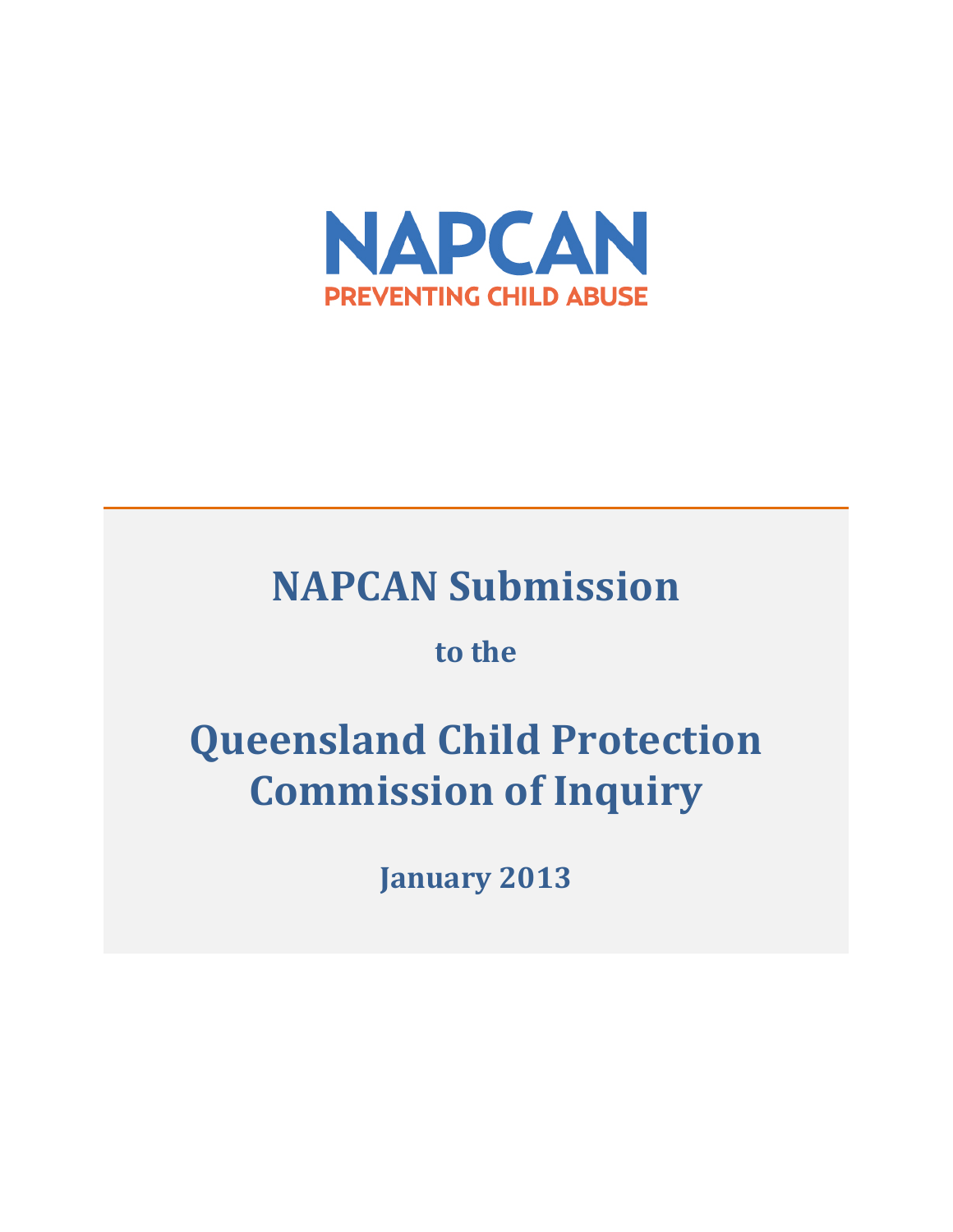

23 January 2013

The Honourable Tim Carmody SC **Commissioner** The Inquiry into Queensland's Child Protection System BRISBANE Queensland 4001

Dear Commissioner Carmody

I present the following document as the formal submission from the National Association for Prevention of Child Abuse and Neglect (NAPCAN) to the Queensland Child Protection Commission of Inquiry (QCPCI).

With respect to the Commission's reporting schedule we have endeavoured not to reiterate arguments captured in submissions already before the Commission and only provide key insights based on our work and expertise in primary prevention and programming.

I hope that the Commission will provide recommendations for reforms to the child protection system that considers the value of primary prevention initiatives in ensuring the safety and wellbeing of children and young people in Queensland.

I have included material on our successful programs, operating in various locations across Queensland and nationally, and can provide further detail on these upon request.

Please contact either myself on 02 9269 9200 or NAPCAN's QLD Manager, Angela Jegou, 07 3287 3533 if you any further information.

Yours sincerely

Richard Cooke CEO NAPCAN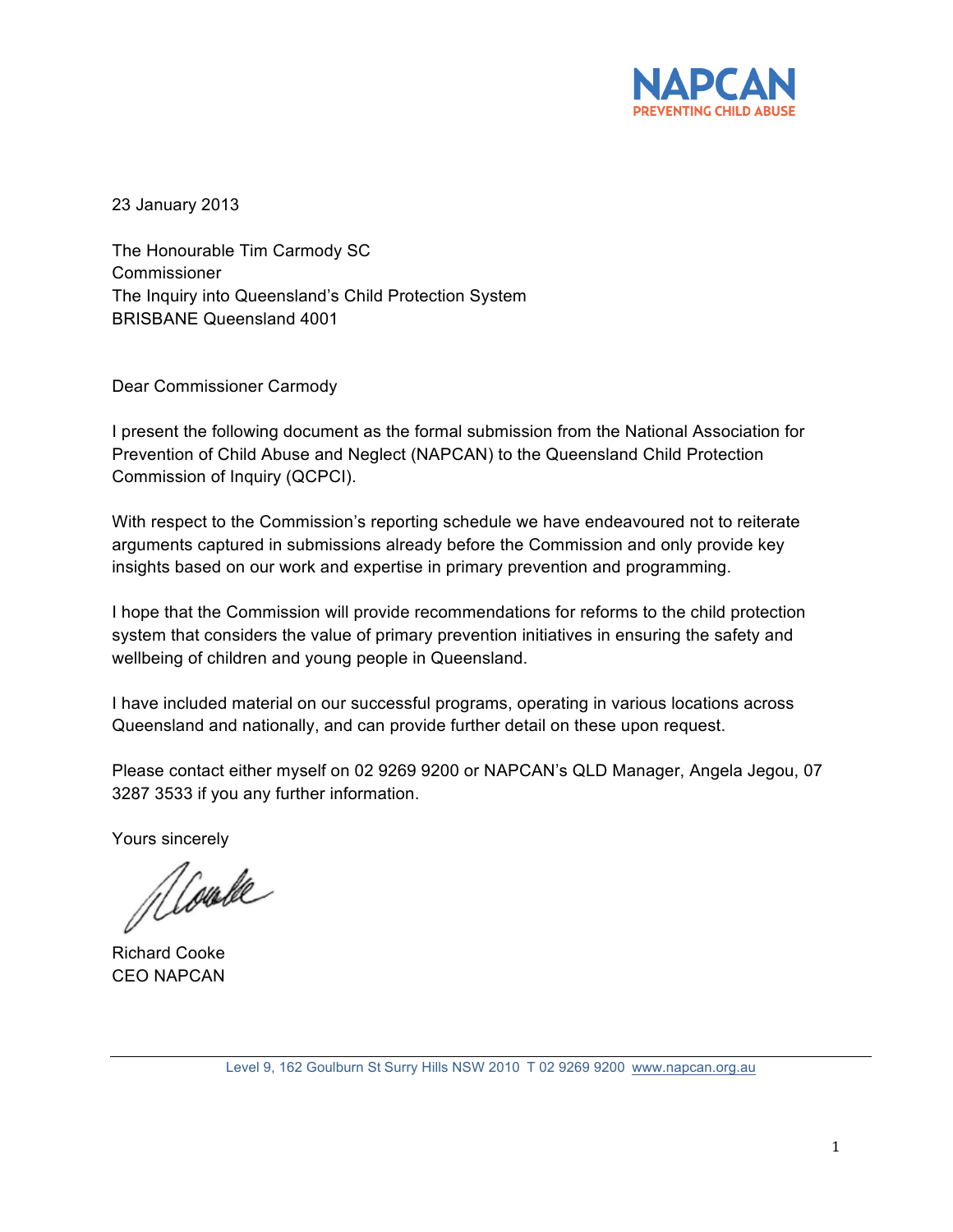

### **Queensland Child Protection Commission of Inquiry**

#### I**ntroduction**

NAPCAN (National Association for Prevention of Child Abuse and Neglect) welcomes the opportunity to provide input to the Queensland Child Protection Commission of Inquiry. As an organisation that has a strong history in and continues to work daily with communities, organisations and individuals towards advancing preventative strategies for children and young people to minimise exposure to abuse and neglect, NAPCAN is well positioned to make comment.

As a not for profit organization, NAPCAN advocates on behalf of children and young people to promote positive change in attitudes, behaviour, policies, practices and the law to prevent abuse and neglect and ensure the safety and wellbeing of all Australian children.

NAPCAN works with communities, researchers, professionals, government, business, the media and committed individuals to bring about this change and has coordinated the annual National Child Protection Week campaign since 1990. The campaign is in line with the National Framework for Protecting Australia's Children and encourages everyone to "Play their Part, as child protection is everybody's business".

NAPCAN recognises the time constraints on the Commission and as such will limit our submission to the issue before the Commission of "whether the current use of available resources across the child protection system is adequate and whether resources could be used more efficiently" which falls within the field of NAPCAN's expertise in primary prevention and prevention programming.

When communities and individuals are informed, better connected and feel empowered, they are better equipped and able to make positive changes in their lives and reduce the risk of harm to them and their families. NAPCAN works with and within communities to promote positive and evidence based practices through various mediums, such as workshops, education, websites, social media, and printed material. NAPCAN has received recognition for our work in prevention programs such as LOVEBITES, Play a Part and All Children Being Safe. Our work in communities especially in rural and remote areas of Australia provides much needed resources and strengthens capacity for communities to lead prevention initiatives.

Currently NAPCAN's Play a Part program is working with over 100 key agencies across Queensland to implement programming in communities that encourages cohesive best practice and community-led prevention strategies. While NAPCAN has had a presence in Queensland since its inception in 1989, in recent years the Play a Part (PaP) program has been a central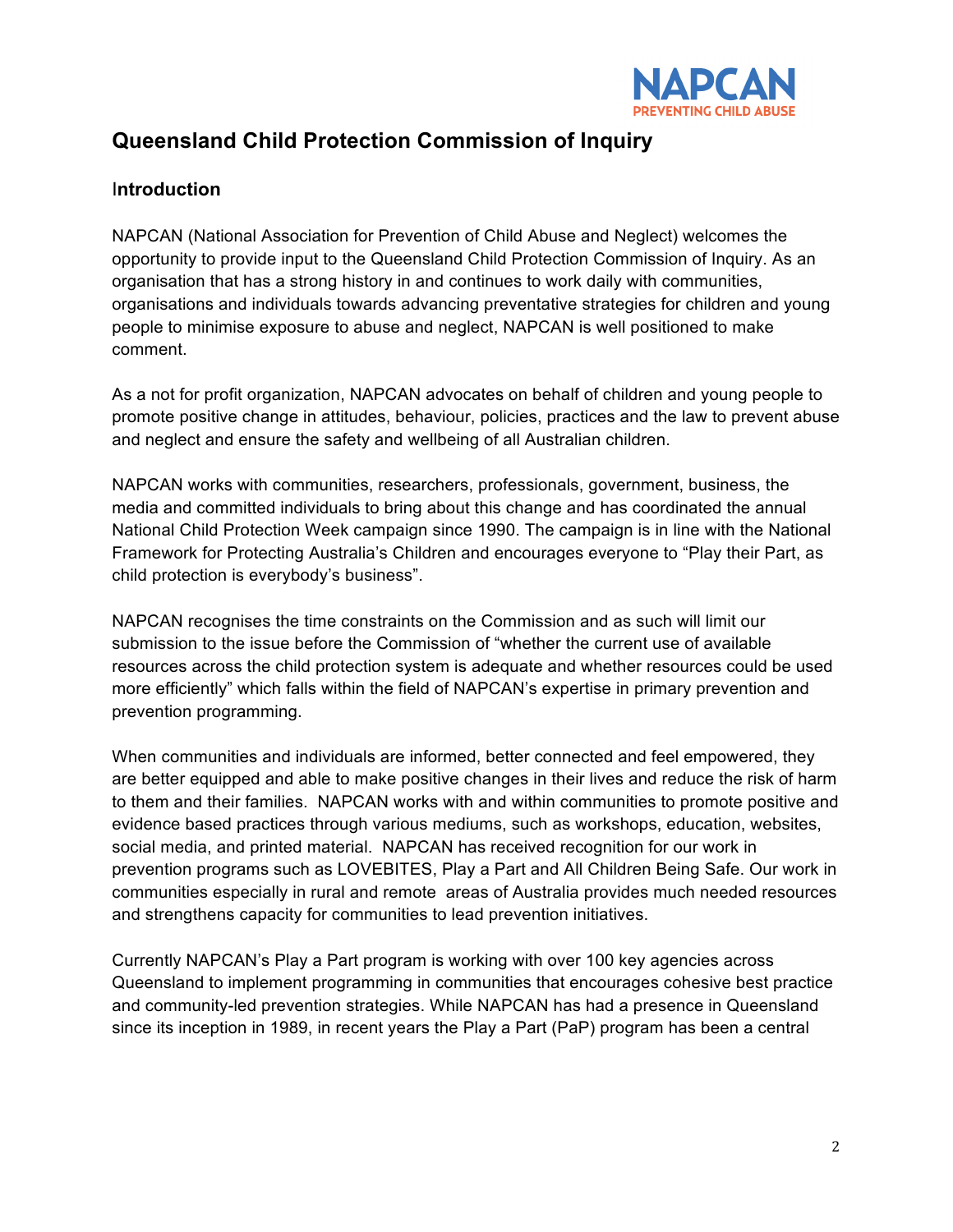

focus. This program was piloted between 2007 & 2010 in five southeast Queensland communities; Gold Coast, Toowoomba, Chermside, Inala to Goodna, and Springfield. Currently

NAPCAN is running programs in the Queensland communities of Beenleigh, Eagleby in the Logan City region and in Redland Bay, Victoria Point, Russell & Macleay Islands in the Redlands region. Various additional sites (through local organisations) across Queensland have received information, education/training/workshops and/or resources.

### **Submission to the Queensland Child Protection Commission of Inquiry**

Firstly we would like to acknowledge and commend the proactive step the Government has taken in establishing this Commission of Inquiry. The Commission is tasked with making a "full and careful inquiry in an open and independent manner of Queensland's child protection system" and therefore is well placed to consider the Queensland child protection system holistically and recommend reforms to restructure a system which is showing signs of strain. Any reforms should be evidence based and consider the voices and experiences of children, young people and their families.

The high rates of notifications, substantiations and the numbers of children in out of home care in Queensland signal the need for a shift away from a focus only on tertiary intervention to one which also includes primary prevention. The National Framework for Protecting Australia's Children which was endorsed by the Council of Australian Governments (COAG) in 2009 recognises this over-reliance on tertiary child protection responses and to one which also promotes a universal primary prevention.

However whilst the adoption of this framework is a major achievement at the national level, particularly in establishing consistent definitions of the 'problems' it has not yet managed, nor can it alone, shift the system towards a significant distribution of resources towards primary prevention services. It is a positive collaboration from all the States and Territories, however there is not yet a nationally recognised and consistent approach to child protection leading to variable experiences for children, young people and families across the country. In restructuring the child protection system and directing additional funds and resources towards primary prevention, Queensland could lead the trend nationally.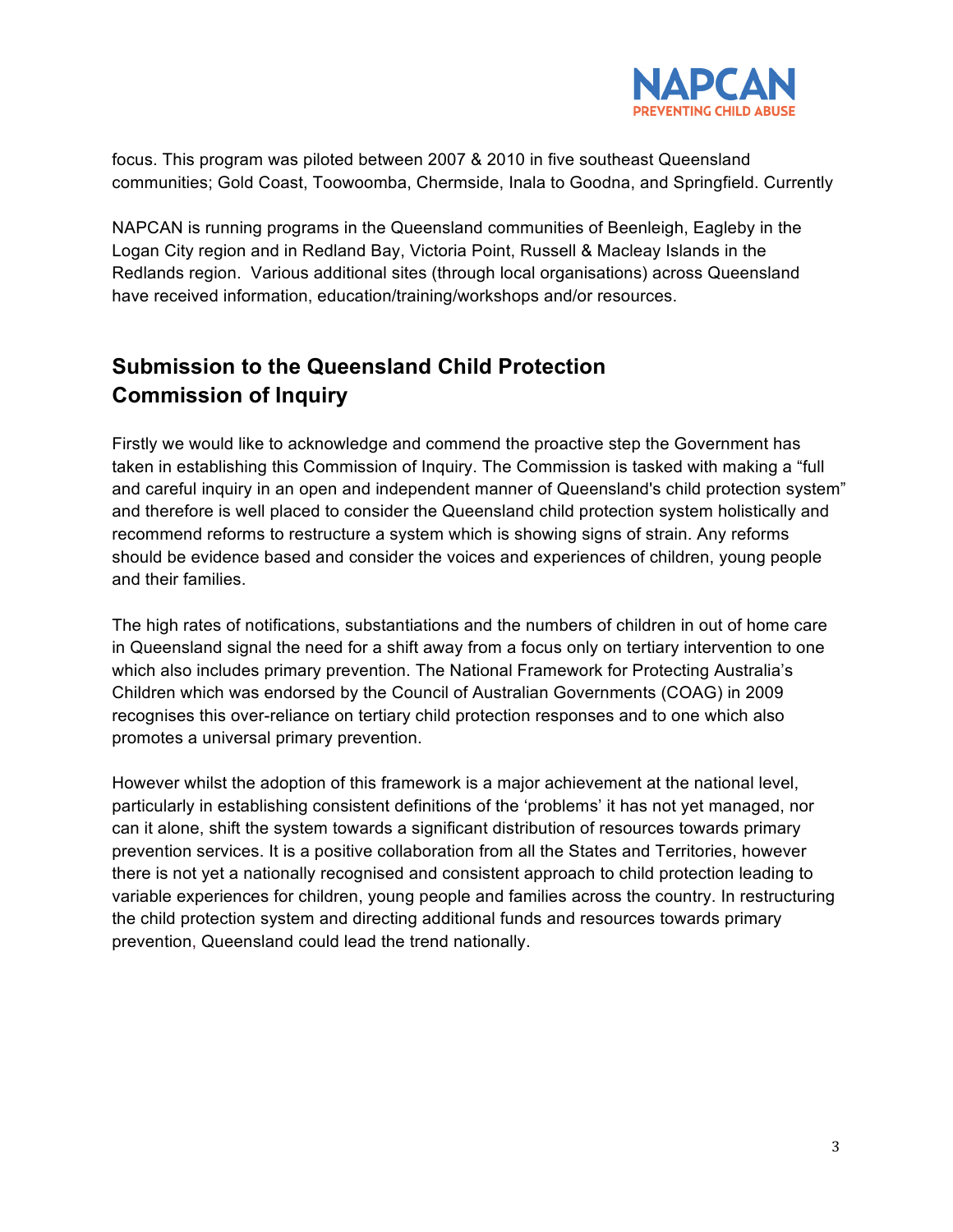

#### **1. Considerations on "the current use of available resources across the child protection system and whether resources could be used more efficiently".**

With the current system clearly struggling under the weight of tertiary services and statutory interventions, as evidenced by the increasing number of notifications and children entering and staying in out of home care, it is NAPCAN's position that a greater investment in prevention; in developing strong, supported and cohesive communities would over the longer term be an effective utilisation of resources.

There is a range of information already before the Commission, in submissions provided by organisations such as QCOSS, PeakCare, ACT for Kids and others, which comprehensively details this issue of the overburdened statutory system in Queensland, NAPCAN will not revisit these matters here, instead providing advice based on our expertise in primary prevention and prevention programming.

As supported in the submissions mentioned above, there is a growing imperative for the Government to commit to universal primary prevention initiatives as a substantial and integral part of the child protection system.

In the widely accepted public health model, an effective child protection system needs to provide a continuum of supports and services that extends from primary, secondary and tertiary prevention to statutory interventions, with greatest emphasis on universal primary prevention services. The current system is heavily focused towards tertiary and statutory interventions but without a stronger focus on prevention the size of the challenge will not decrease.

As noted in PeakCare's submission to the Commission, "The irony is that, despite the commitment made to 'reversing the pyramid', the number of and rate per 1000 children receiving statutory child protection services continues to increase and the real recurrent expenditure (reported in the Report on Government Services 2012) on the most intensive services - child protection and out-of-home care - continues to increase each year. From 2009/10 to 2010/11....Queensland reported an increase of over 20% on child protection services, compared with a less than 5% increase across all Australian jurisdictions. Notwithstanding that the rate of entry to care has stabilised in Queensland, the overall number of children entering the system and living in out-of-home care is increasing, and projected to continue increasing in 2012/13. "1

A child protection system aimed at maximising the impact of its limited resources, should invest in the development of initiatives which strengthen the capacity of families and communities to adequately provide for and nurture their children, which will over time reduce the numbers of children requiring the assistance of the statutory child protection system.

<sup>&</sup>lt;sup>1</sup> Preliminary Submission by PeakCare Queensland - October 2012, p.15

<sup>&</sup>lt;sup>2</sup> Tomison. A: 2002, *Preventing child abuse: Changes to family support in the 21st century,* The Australian Institute of Family Studies.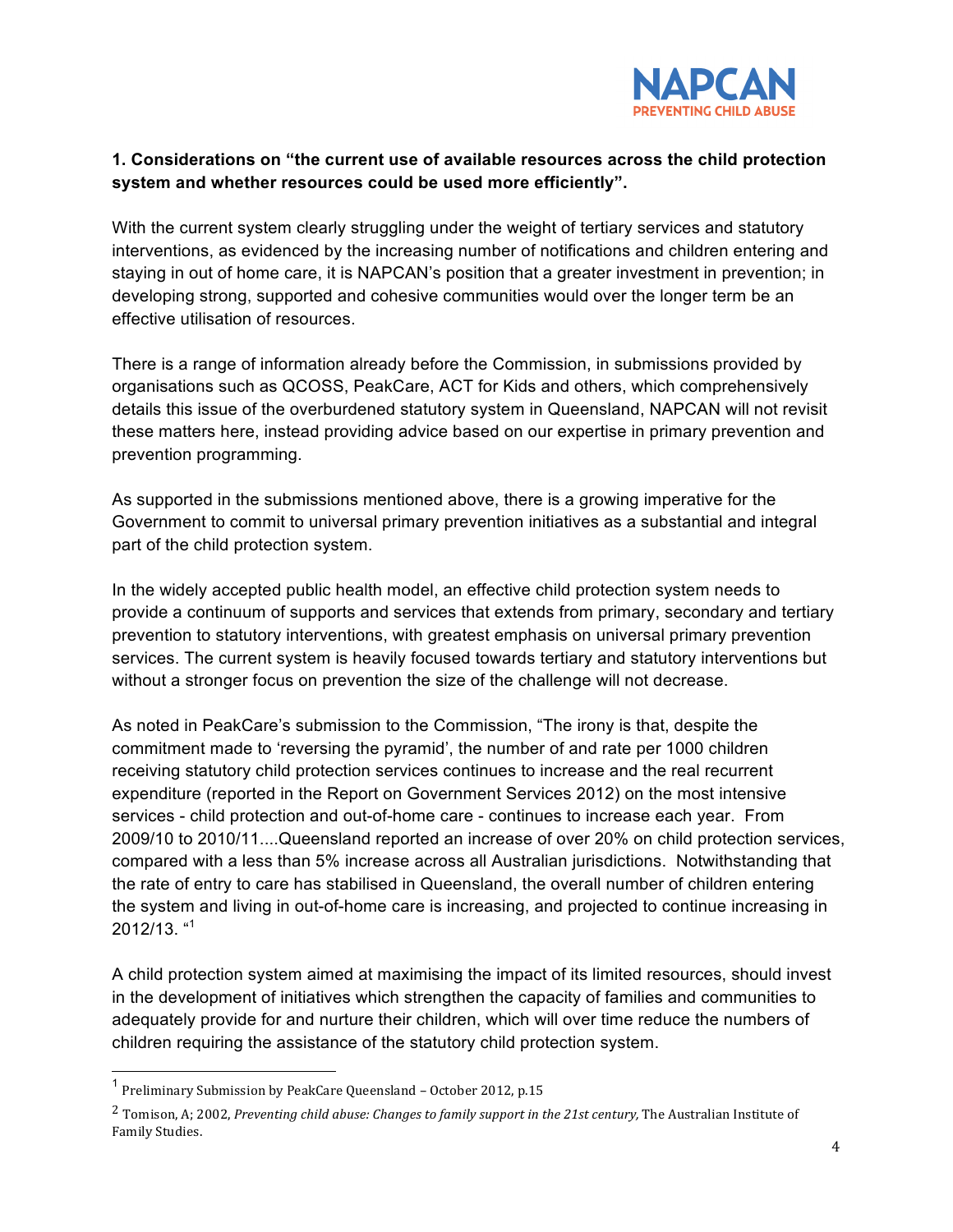

The cost-benefits of implementing primary prevention services would in time, reduce the need for additional outlay, not only in the secondary and tertiary arenas of child protection, but in related overburdened systems as well, such as health, mental health, the legal system and crisis services. Early intervention approaches have demonstrated that they are a cost-effective means of supporting families and improving health and well-being<sup>2</sup>. Access Economics has undertaken cost-benefit analysis of the cost of supporting children who have been abused in 2007 which supports this position $3$ .

Historically, understanding the causes of child abuse and neglect focused on the characteristics of the abusing parent. More recently this understanding has shifted to one that acknowledges that the safety and wellbeing of children is a function of complex range of interacting factors at the individual, family, community and societal level. This shift has been informed by the ecological model of child development<sup>4</sup> which sees abuse as determined by multiple factors at play at the levels mentioned above but also in the broader social, political, economic and cultural environment. These factors are not just cumulative but also interactive, as vulnerability at one level can impact on a child or family's vulnerability in another.

Therefore it is important to place child abuse prevention within the broader context of the prevention of societal breakdown, as experience shows that children who are abused have an increased risk of substance addiction, crime, homelessness, poor physical and mental health, housing insecurity and social and economic disadvantage. Social disadvantage and exclusion must be tackled at a whole of community level with strategies developed to overcome the constraints of focusing on individual causes and the restrictive silos of government and nongovernment agencies.

Research shows communities that are cohesive and in which people feel connected are less likely to experience social problems including child abuse and neglect and will have more capacity to resolve local problems and issues collectively<sup>5</sup>. However, the sustainable success of such projects and to see an actual shift in trends of the numbers of notifications of children and young people who have been abused or neglected, requires long term funding and commitment. A robust and effective primary prevention strategy would include universal services for parents, such as home visiting, parenting programs, quality early childhood care and education, strong support for children and young people throughout their development, as well as investment in community development initiatives.

!!!!!!!!!!!!!!!!!!!!!!!!!!!!!!!!!!!!!!!!!!!!!!!!!!!!!!!

 $^2$  Tomison, A; 2002, Preventing child abuse: Changes to family support in the 21st century, The Australian Institute of Family Studies.

<sup>3</sup> Access Economics Pty Ltd; 2008, *The Cost of Child Abuse in Australia*, Australian Childhood Foundation.

<sup>4</sup> Brofenbrenner, U; 1979, T*he Ecology of Human Development: Experiments by Nature and Design*. Cambridge, MA; Harvard University Press.

<sup>5</sup> Vinson 2006 ; and ; Peltola, C & Testro P; 2009, *Towards a Better Future: preventing child abuse and neglect*. Produced by NAPCAN.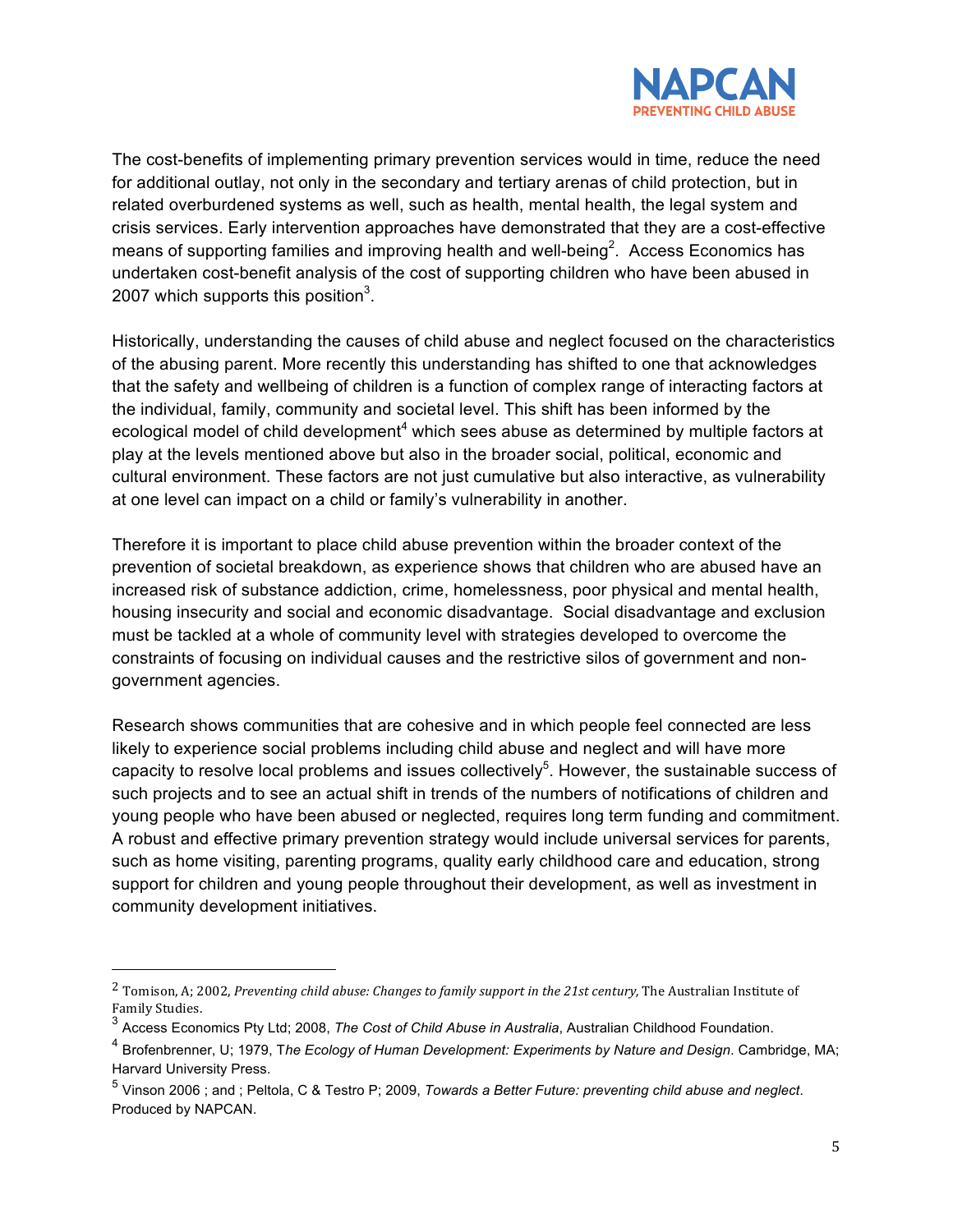

A well documented case of a successful community-based child abuse prevention program is that of Windale, a suburb in the NSW Lake Macquarie area. In 1999, it was the most socially disadvantaged suburb in NSW, yet within four years it moved from the worst one percent in the State to the best 25%. This was achieved through the establishment of a community centre attached to the local primary school. From that sprang a range of supports for parents, the children and the overall community. Over time, Windale Primary School became a hub of the community, creating strong connections between individual families and the local social network<sup>6</sup>. Building social connectedness is an efficient and effective strategy in reducing child abuse.

There will be many efficiency gains that the Queensland Government can achieve in the current child protection system but the most effective long term strategy with the best outcome for Queensland Communities will always be stopping child abuse before it happens. This will require an investment in primary prevention strategies.

An example of a primary prevention initiative in Queensland is the community education workshops and community development processes being utilised (see NAPCAN's Play A Part and Growing Respect programs described in section 2 below) to initiate and implement prevention strategies targeted to increasing the resilience of residents through processes led and owned by the local community. This community development response engages various stakeholders and community leaders in locally responsive solutions making best use of existing resources and infrastructure. Locally owned solutions enhance and strengthen sustained prevention practice or activities.

#### **2. NAPCAN's experience with programming in primary prevention**

NAPCAN has extensive experience in developing programming in child abuse prevention. A brief outline of our programs is below, further information can be provided to the Commission upon request.

#### **2.1 Community capacity building**

• Play A Part

!!!!!!!!!!!!!!!!!!!!!!!!!!!!!!!!!!!!!!!!!!!!!!!!!!!!!!!

NAPCAN's Play A Part program is currently operating in the communities of Beenleigh, Eagleby, Redland Bay, Victoria Point, Russell and Macleay Islands, and is an evidence based, whole of community approach to creating child friendly communities. The program utilises an assets based approach to community development, building on the existing strengths of the community including expanding existing relationships to benefit community determined goals. Children and

<sup>6</sup> ARACY, 2010, *Promoting Shared Responsibility for Vulnerable Children & Families.*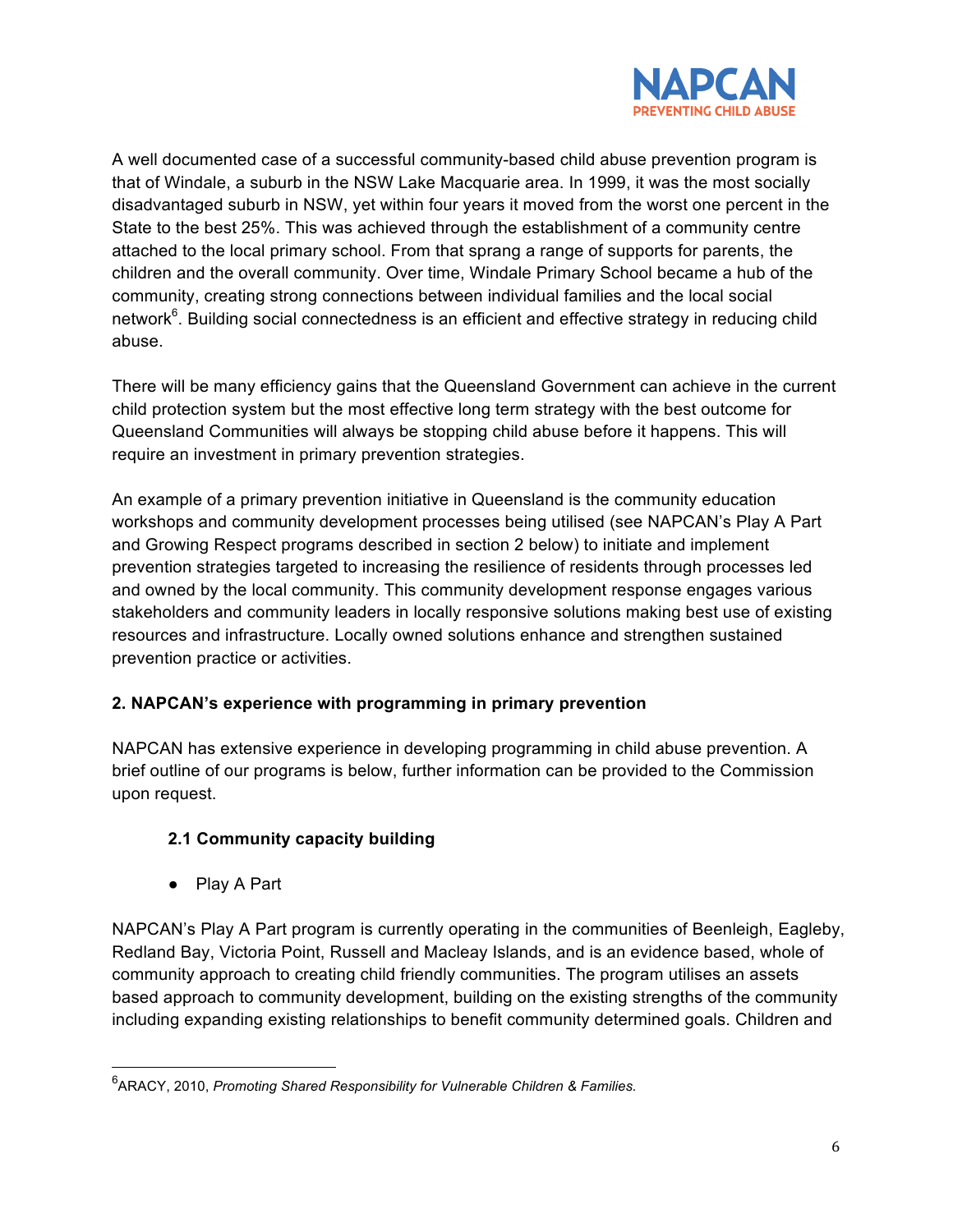

young people are seen as crucial contributors to any projects and are actively engaged in decision making.

The program has had recognised success in empowering communities to identify goals and implement projects that benefit the safety and wellbeing of children and young people in their local area. As communities develop their capacity and confidence through delivering projects, the established relationships then allow for new projects to be developed. In recognition of the ingenuity and successes seen in this program, NAPCAN was nominated by peer organisations/individuals for a 2012 Queensland Child Protection Week 2012 Community Initiative award.

• GROWING RESPECT

NAPCAN's GROWING RESPECT program is a community-led, whole of school and community approach to respectful relationships education for children and young people. The program works in partnership with communities to strengthen their capacity to support children and young people to develop healthy and respectful relationships.

The GROWING RESPECT programs include whole of school and community approaches to respectful relationships education, including the senior school LOVE BiTES program and primary school and preschool ALL CHILDREN BEING SAFE Programs that are currently implemented in over 100 communities across Australia. A pilot program of the GROWING RESPECT community-led planning, research and evaluation of whole of school and community approach is currently being undertaken in partnership with six Aboriginal communities across Australia. NAPCAN and the partner communities will develop locally-relevant and culturallystrengthening respectful relationships programs for children and young people aged 4-17 years; with the research and evaluation framework allowing for the further development of learning about what works in preventing gender-based violence across Australia.

#### **2.2 School-based programming for children and young people**

• LOVE BITES

One of NAPCAN's most successful national programs is the LOVE BiTES Respectful Relationships program for young people aged 14-16 years, that is currently being implemented in over 120 communities across remote, regional and urban Australia. LOVE BiTES aims to break the intergenerational cycles of gender-based relationship violence, by supporting young people to develop respectful relationships skills and to raise awareness via youth-led campaigns

in their local communities. NAPCAN works actively with local leaders, schools and community services to build their capacity to facilitate this primary prevention program; and to adapt the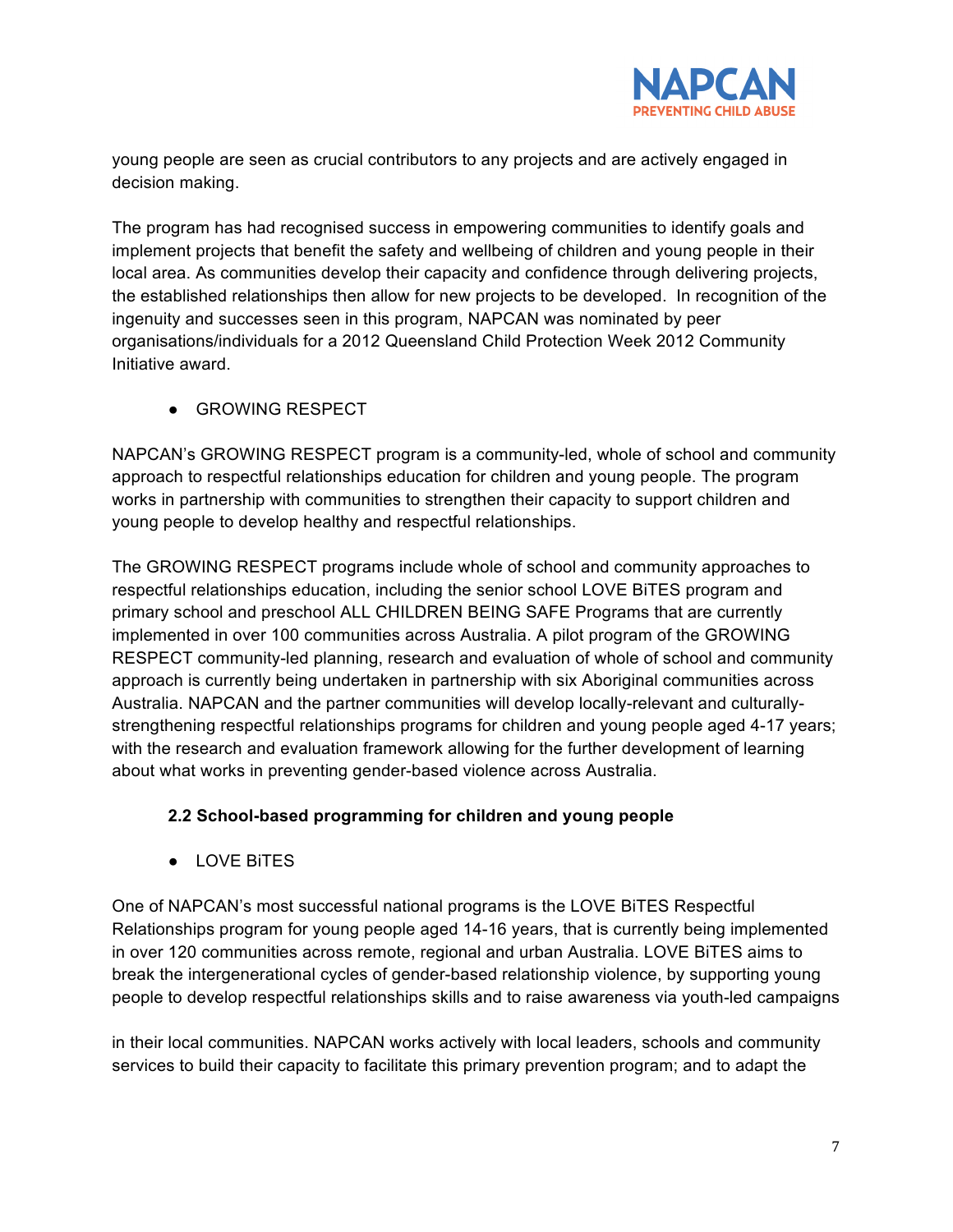

content to be locally relevant and to continue meeting best practice standards in violence prevention education.

• All Children Being Safe

All Children Being Safe (ACBS) is a preschool and early primary school protective behaviours program developed to provide children (aged 4-8 years) with non-threatening ways to help them feel strong and stay safe in their communities. The program explores safety messages (feelings, people and places) with children using bush animal stories, supported by learning activities including art, drama and music. ACBS was developed in partnership with a community in NSW and has since been successfully trialed and evaluated in other areas. A most recent pilot of this program conducted in Tamworth NSW was evaluated in 2012 by the Australian Institute of Family Studies (AIFS) which found the program had positive impacts on children's knowledge of protective behaviours<sup>7</sup>.

#### **3. Other key considerations for the Commission**

!!!!!!!!!!!!!!!!!!!!!!!!!!!!!!!!!!!!!!!!!!!!!!!!!!!!!!!

#### **3.1 Fiscal challenges for implementation**

A significant challenge for this Commission is providing recommendations for restructuring the child protection system at a time of fiscal restraint in Queensland. The TOR asks the Commissioner to deliver recommendations which are "affordable, deliverable and provide effective and efficient outcomes".

Investing in effective primary prevention initiatives will deliver benefits to the community and cost savings to the Government in the direct form of reduced burden to child protection and to related portfolios such as the criminal justice system, public health and housing. Significant reforms to ensure effective primary prevention outcomes that stop child abuse before it happens requires a long term commitment and funding, but in the longer term is the most effective and efficient strategy to combat this important issue.

Strong investment from Government towards an integrated approach to community strengthening and addressing the underlying social risk factors, such as drug and alcohol abuse, mental health, crime, economic and housing insecurity, poor infrastructure and social isolation along with investment in parental education and support, and the education system including quality affordable early childhood care and education will reduce the demand for costly tertiary and statutory child protection services.

<sup>7</sup> Price-Robertson, R, Higgins, D and Meredith V; 2012, *Evaluation of the All Children Being Safe Pilot,* The Australian Institute of Family Studies.